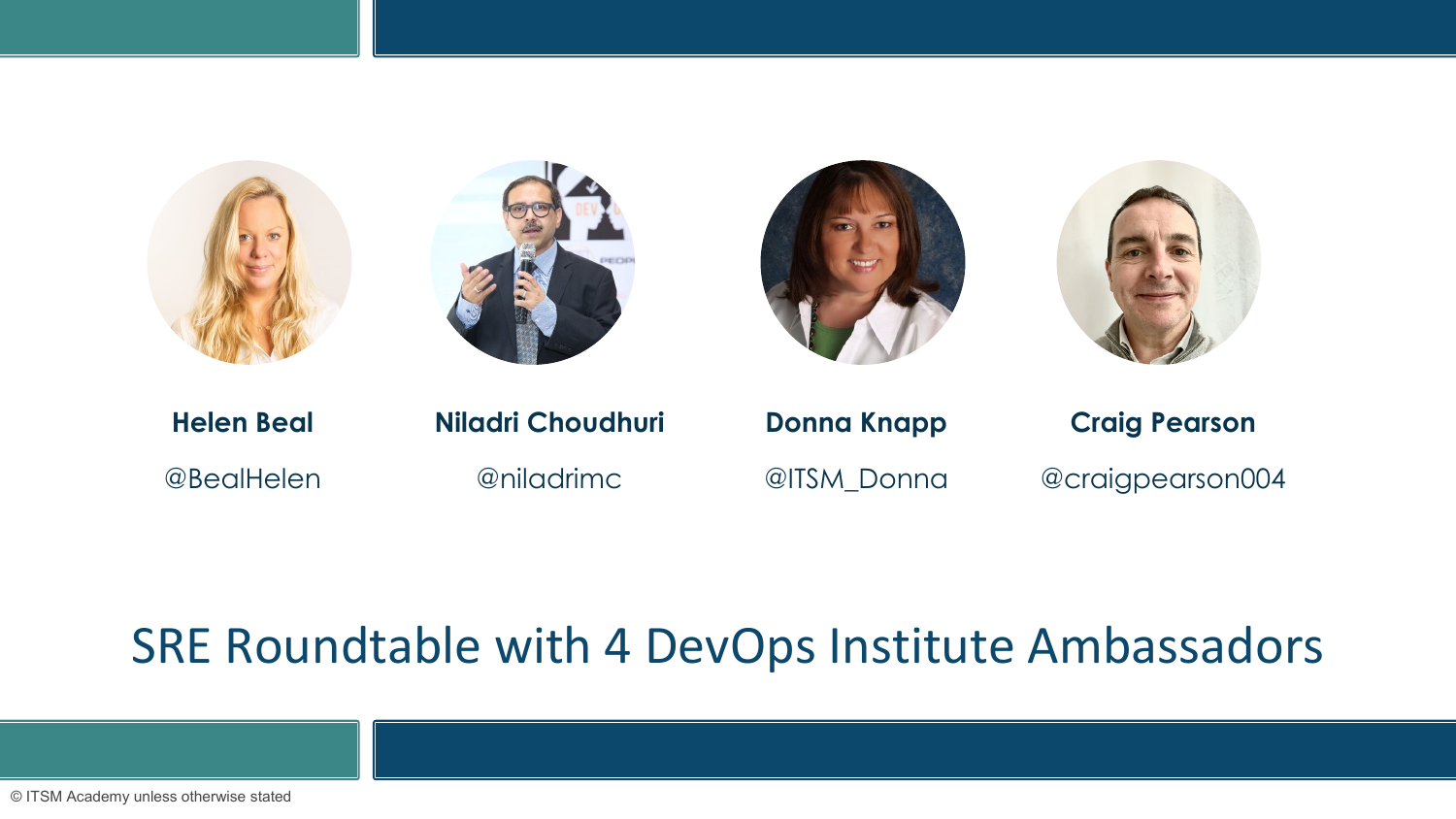

#### Part One

- DevOps and SRE
- SRE and ITIL
- SRE and Security
- Benefits of SRE

#### Part Two

• Panel Discussion

#### Part Three

• Your Questions!

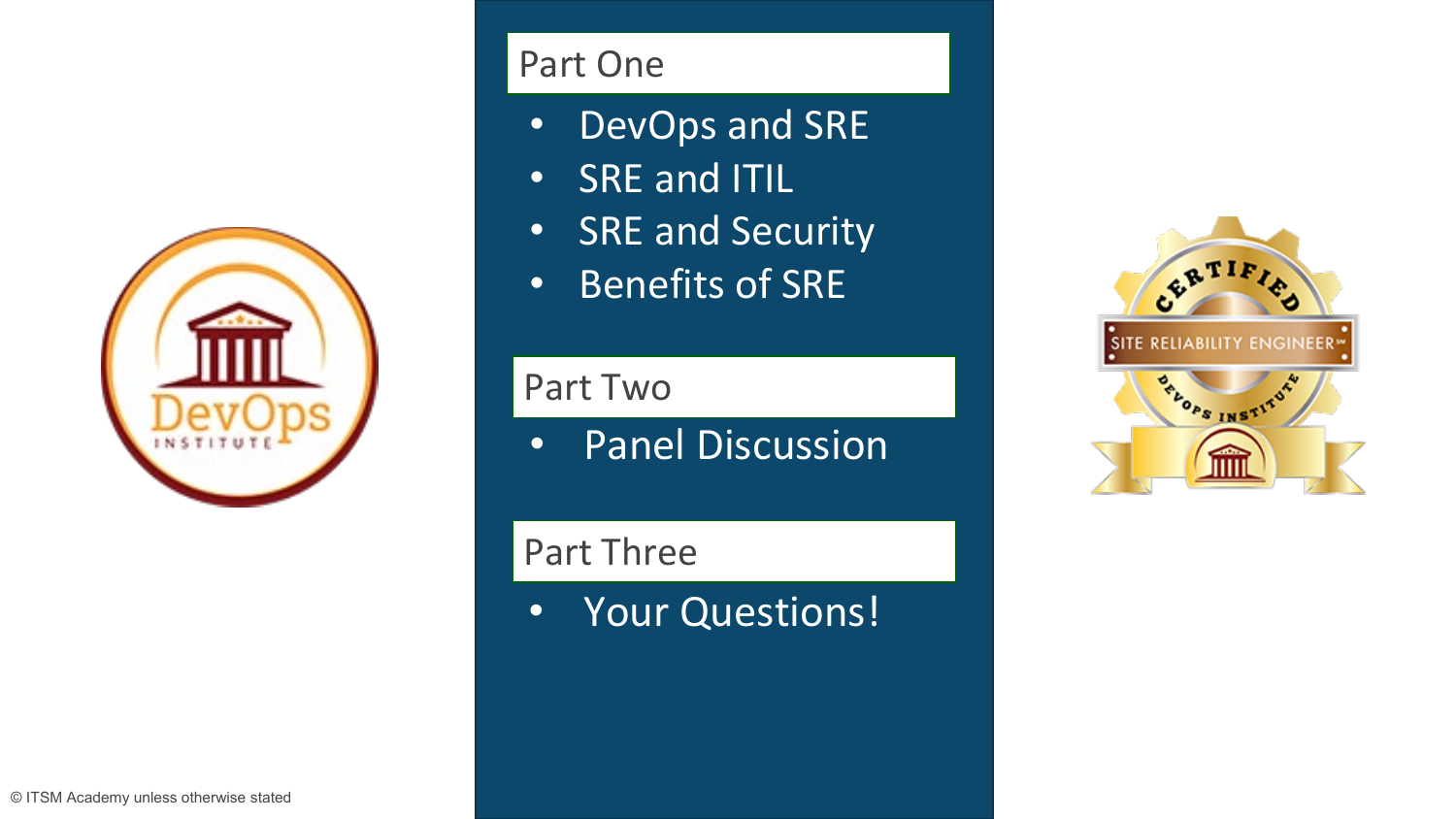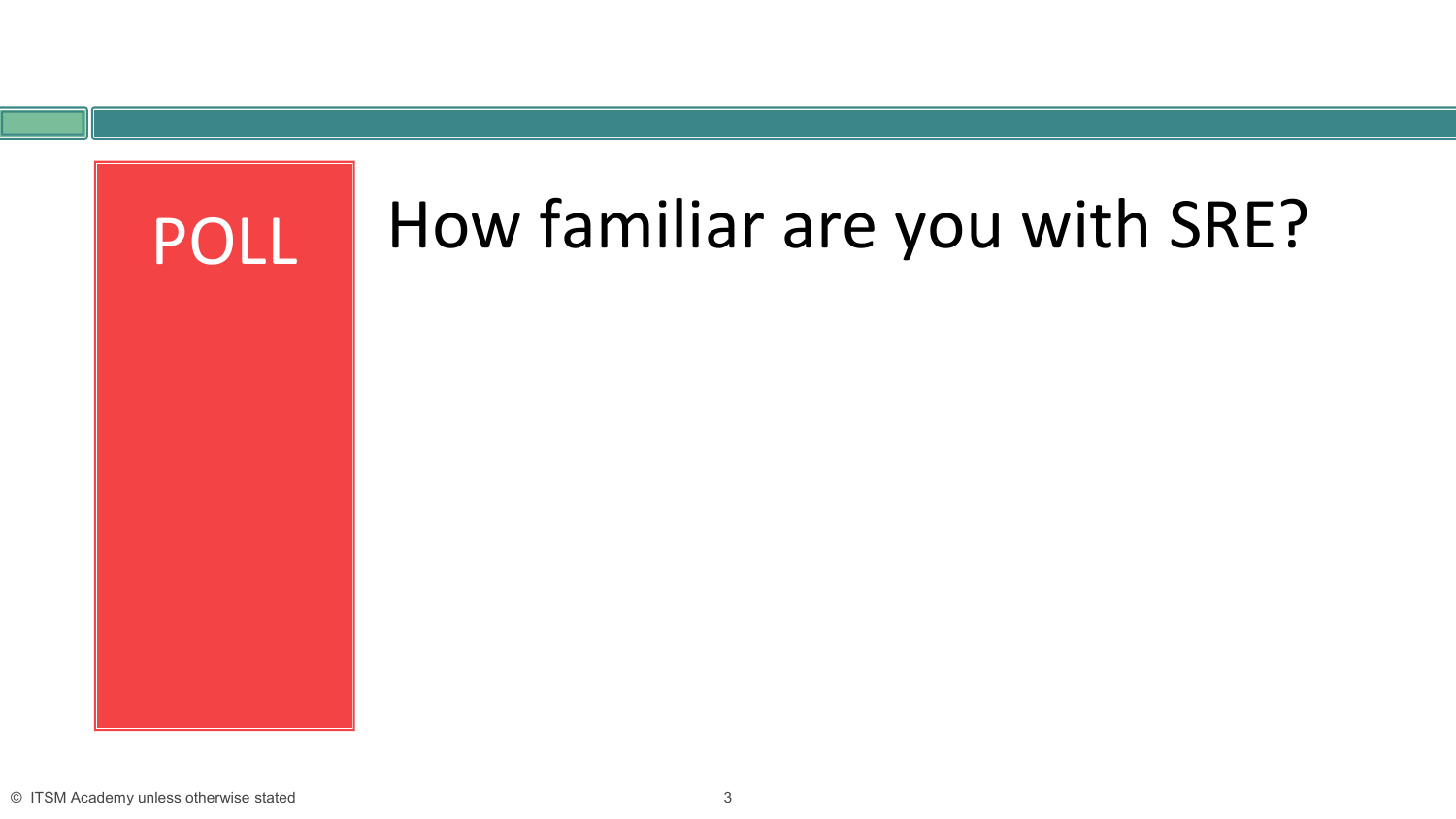## Origins and Comparisons



**@BealHelen**

| <b>DevOps</b>                            | <b>SRE</b>                               |
|------------------------------------------|------------------------------------------|
| Started as a movement from DevOps Days   | <b>Started at Google</b>                 |
| 2009                                     | 2003 - but the first book published 2016 |
| Started as 'agile system administration' | Started as a need to scale               |
| Dev led                                  | Ops led                                  |
| Key concept: CICD                        | Key concept: Wisdom of Production        |
| Focus on speed                           | Focus on stability                       |
| Scales to the enterprise                 | Designed for the enterprise              |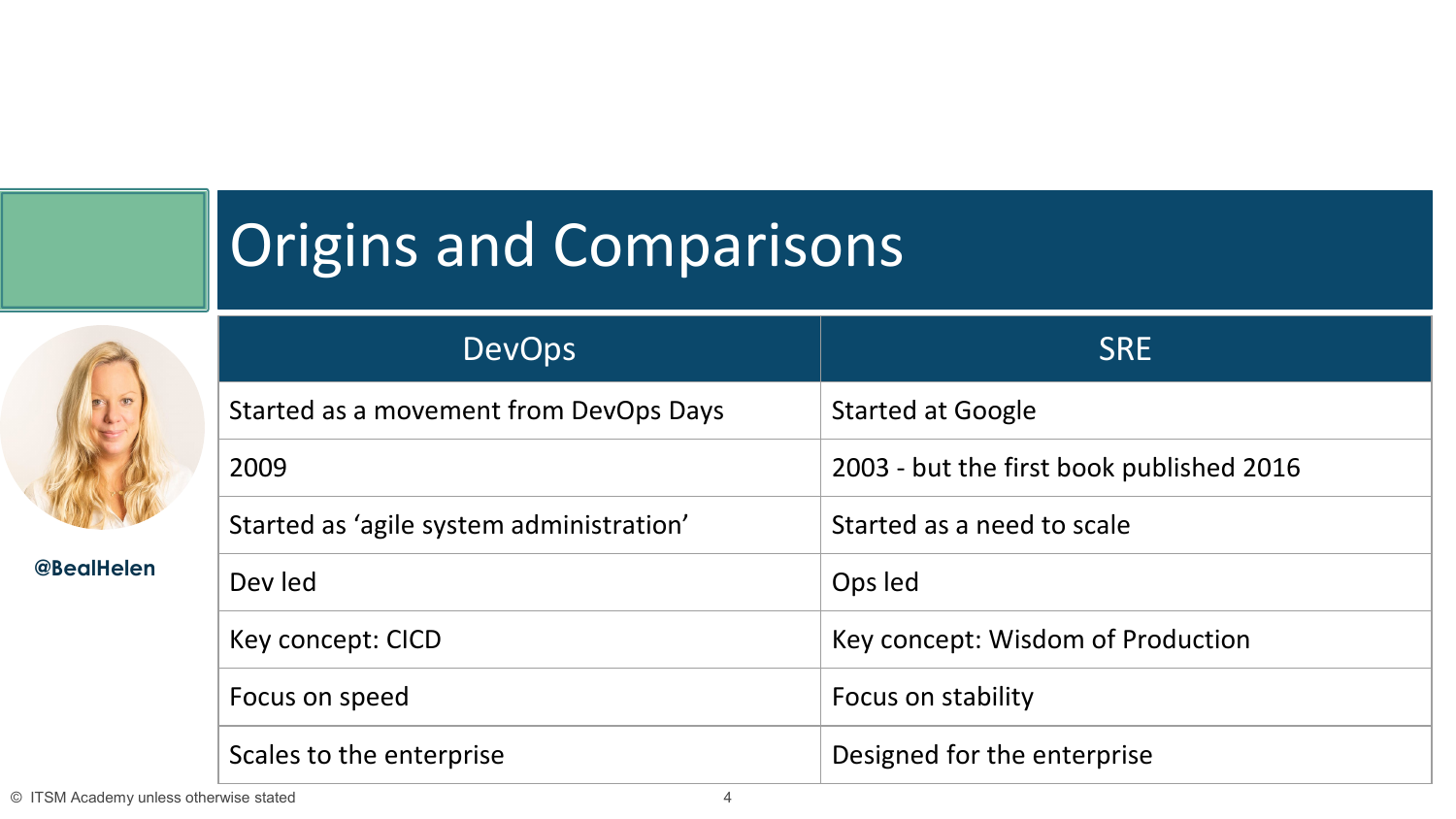## SRE and ITIL



**@ITSM\_Donna** 

- In general, an SRE team is responsible for availability, latency, performance, efficiency, change management, monitoring, emergency response, and capacity planning (Google)
- Numerous ITIL practices contribute to these activities
- SRE principles and approaches can be used to adapt ITIL practices
- SRE is particularly relevant to organizations looking to achieve higher levels of velocity

**ITIL 4 embraces new ways of working such** as Agile, Lean, DevOps, and SRE.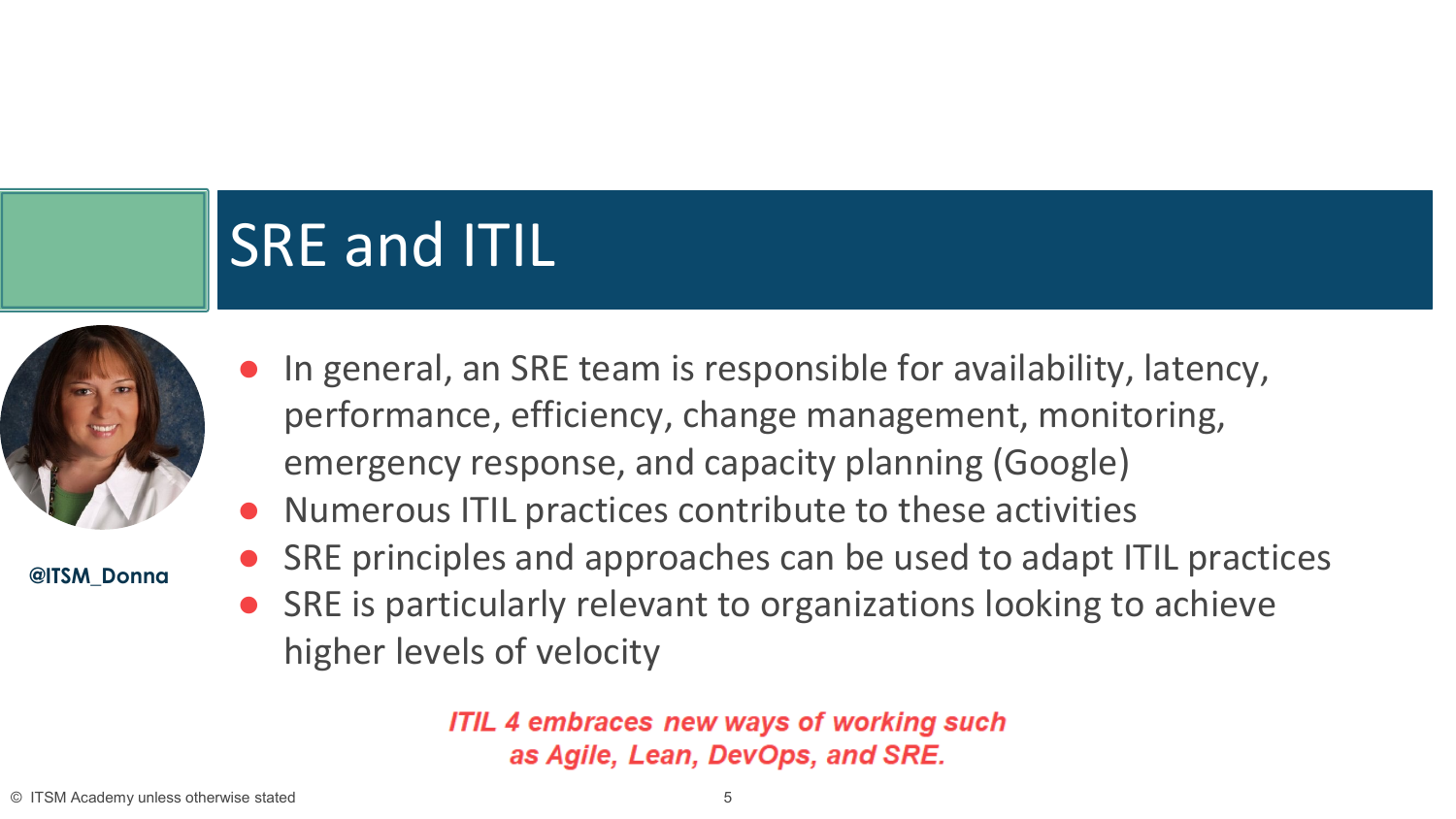## Leveraging SRE Principles and Approaches

#### • **Service level management**

- ✓ Define service level objectives (SLOs)
- ✓ Measure using service level indicators (SLIs)
- ✓ Service level agreements (SLAs) include the consequences of not meeting SLOs

#### • **Change enablement**

- $\sqrt{ }$  Form an error budget (one minus the availability target) and set consequences
- ✓ Error budgets are the tool SRE uses to balance service reliability with the pace of innovation
- $\sqrt{\phantom{a}}$  Ideally, spend the error budget taking risks

#### • **Incident management**

- Leverage swarming; particularly for high-<br>impact incidents
- Draw on concepts from the Incident Command System (ICS)
- The Incident Commander role concentrates on the 3Cs (coordination, communication, control)

#### • **Problem management**

- $\sqrt{\phantom{a}}$  Postmortem culture: learning from failure
- Blameless postmortems are a tenet of SRE culture

#### • **Continual improvement**

Foster a culture of continuous experimentation, learning and improvement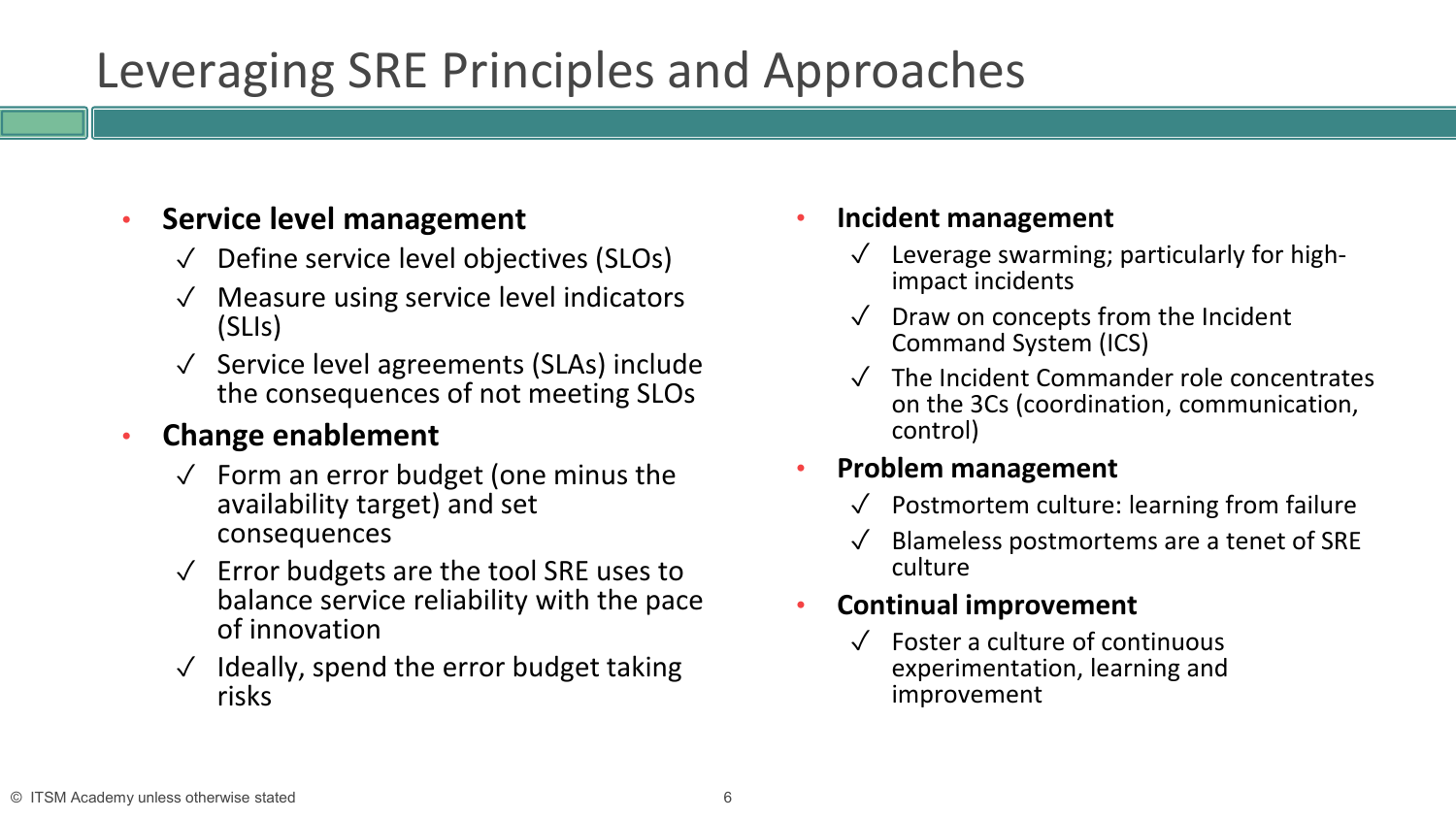

#### © ITSM Academy unless otherwise stated 7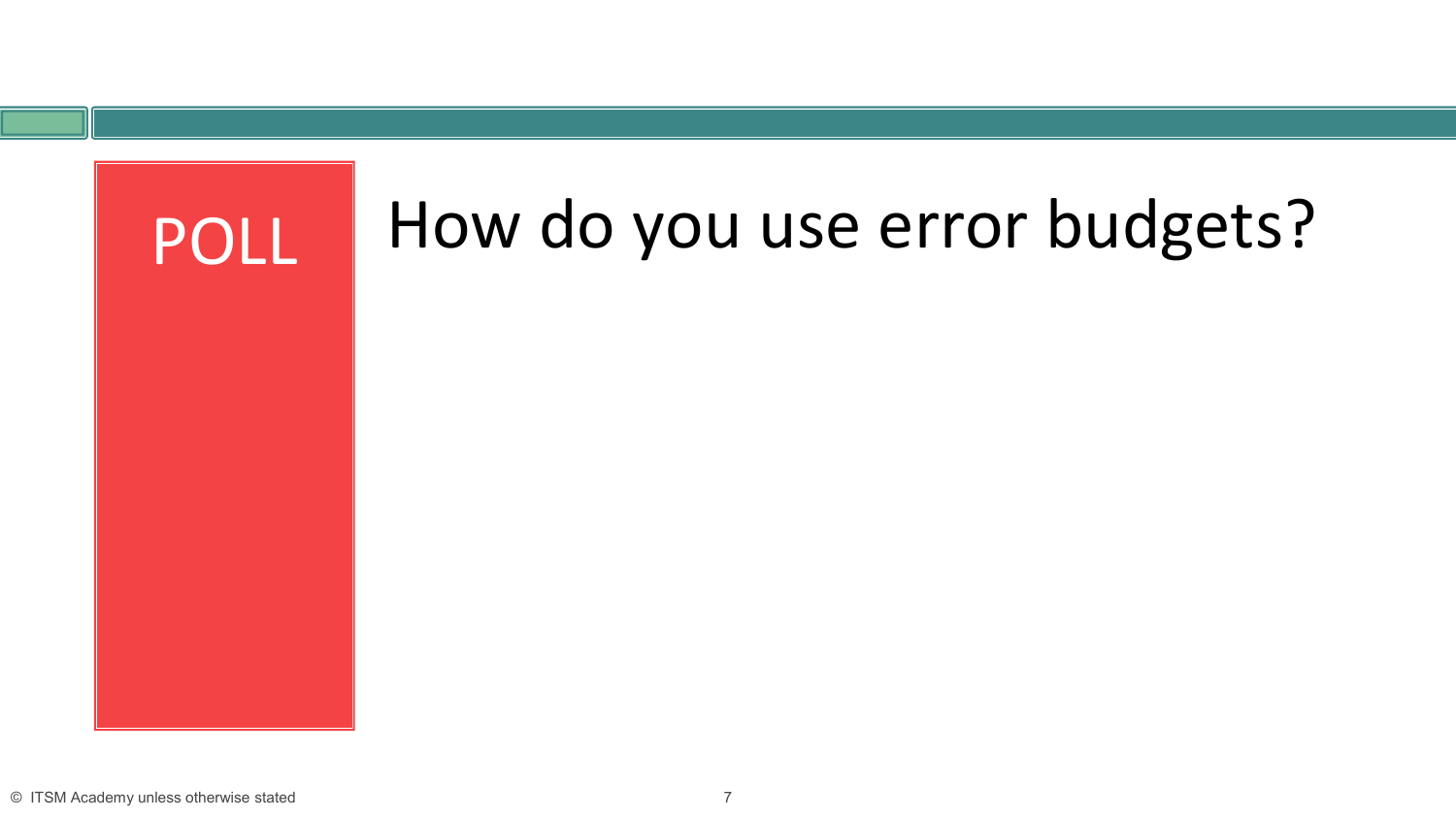## SRE and Security



**@niladrimc**

- As per Google, Security and Privacy are closely related concepts.
- In designing for reliability and security, you must consider different risks. Primary reliability risks are non-malicious in nature like a bad software update or a physical device failure. Security risks comes from adversaries who are actively trying to exploit system vulnerabilities.
- Reliability and Security Tradeoff Redundancy
- Reliability and Security Tradeoff Incident Management Special small team with skills to handle security related incidents
- Security and Reliability is about Confidentiality, Integrity and Availability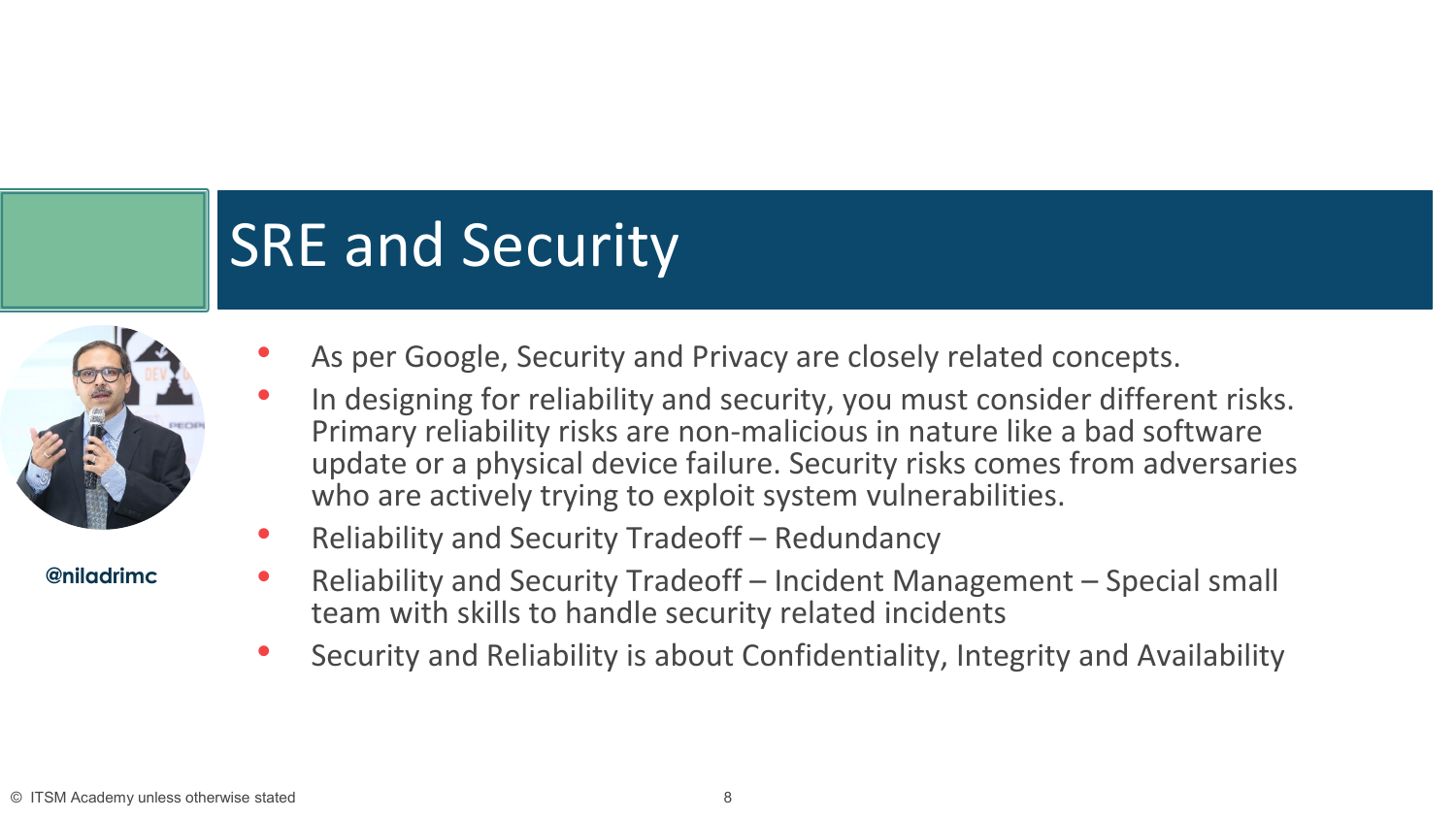## SRE and Security



**@niladrimc**

- Intersection of Reliability and Security Effects of Insiders
	- Design of Security and Reliability
	- Design for least privilege
	- Design for understandability
	- Design for resilience
	- Design for recovery
	- Mitigating Denial of Service (DOS) attacks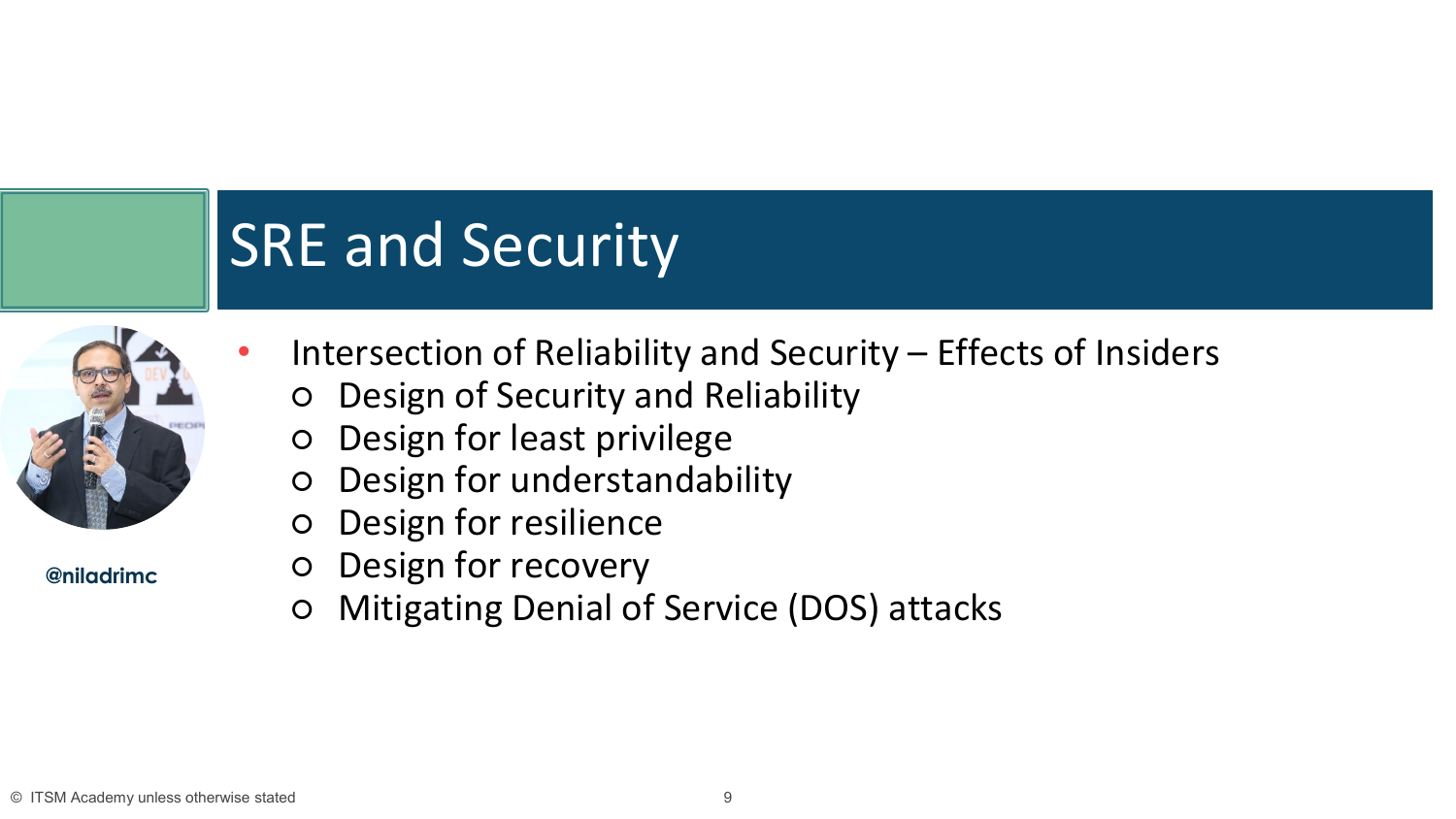## Benefits of SRE - for the Organization



- Enhanced stability and reliability of services SRE is about reliability
- Better understanding of how production services work through observability and shared "wisdom of production"
- A better balance between the investment in customer experience and technical reliability - SLO's are business objectives

#### **@craigpearson004**

- A greater appreciation of the operational impact of services in development teams - shift left, SRE's in teams, designing for operations
- Improvements in staff morale and retention HOW? LET'S CONSIDER THE INDIVIDUAL FIRST….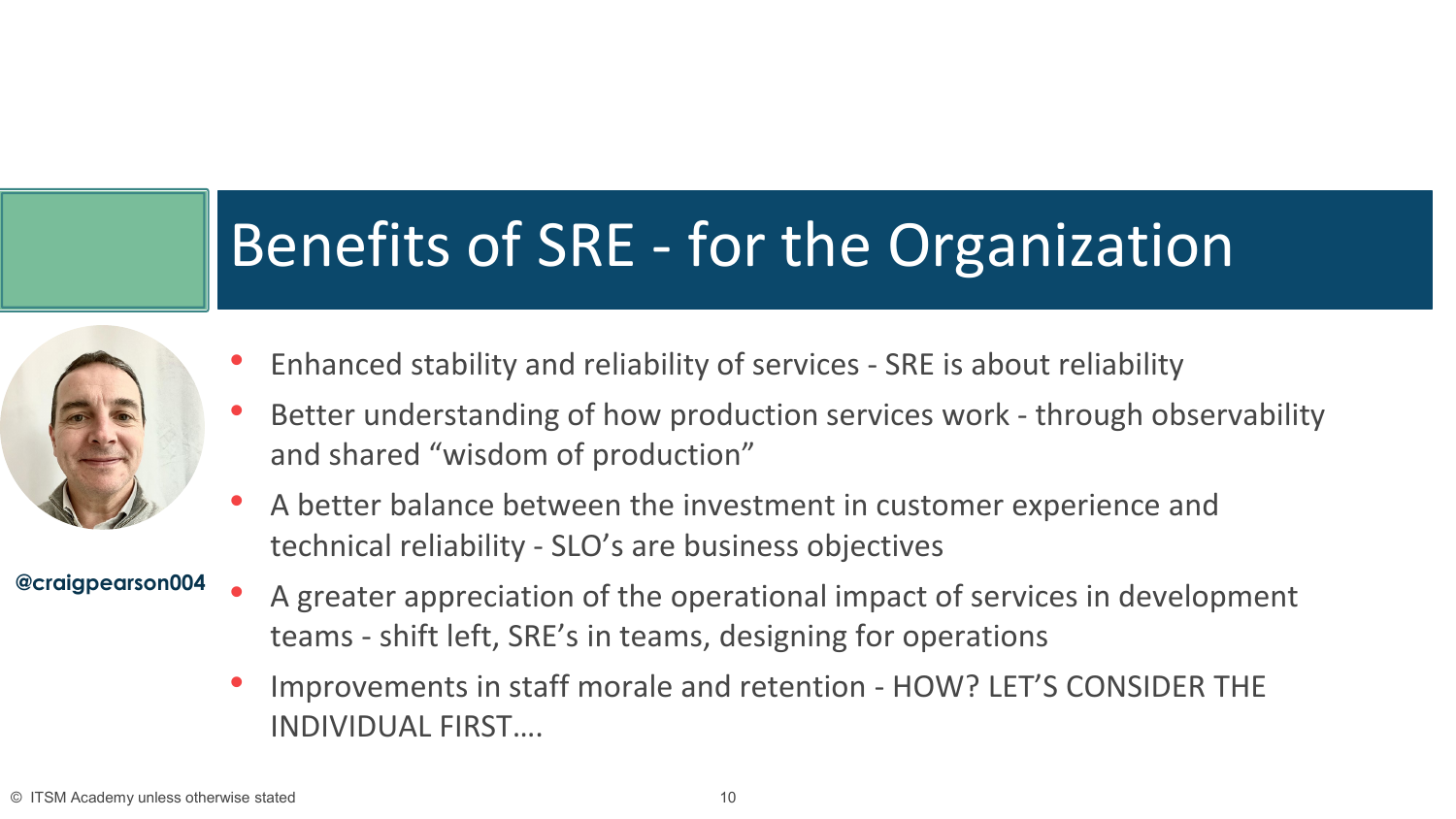## Benefits of SRE - for the Individual



**@craigpearson004**

- A better work balance with ring fenced time for improvement 50% split, operational v improvement work, a clear focus on toil reduction
- Less stressful on-call experiences and a reduction in overall call-out volumes automation of incident response, "chaos engineering", blameless post mortems
- Broader skills-based opportunities that leverage the latest in automation a future-proof "toolbox"
- An improvement in workplace culture Westrum model
- Opportunities for "shifting left" and helping to ensure development teams deliver more reliable services - getting the wisdom of production into teams
- WHICH SHOULD LEAD TO Improvements in morale and staff retention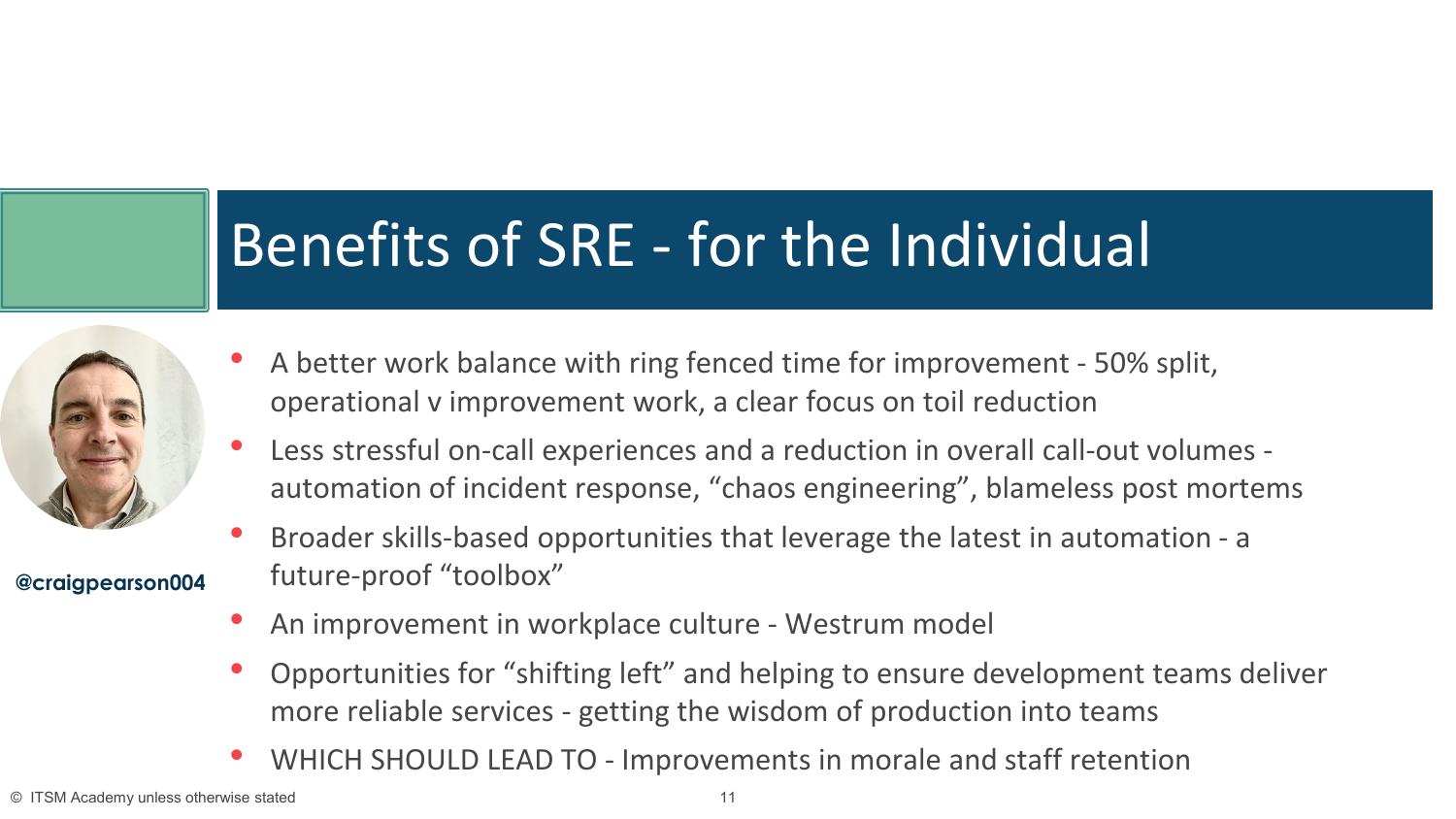# POLL What % of time do you spend on toil?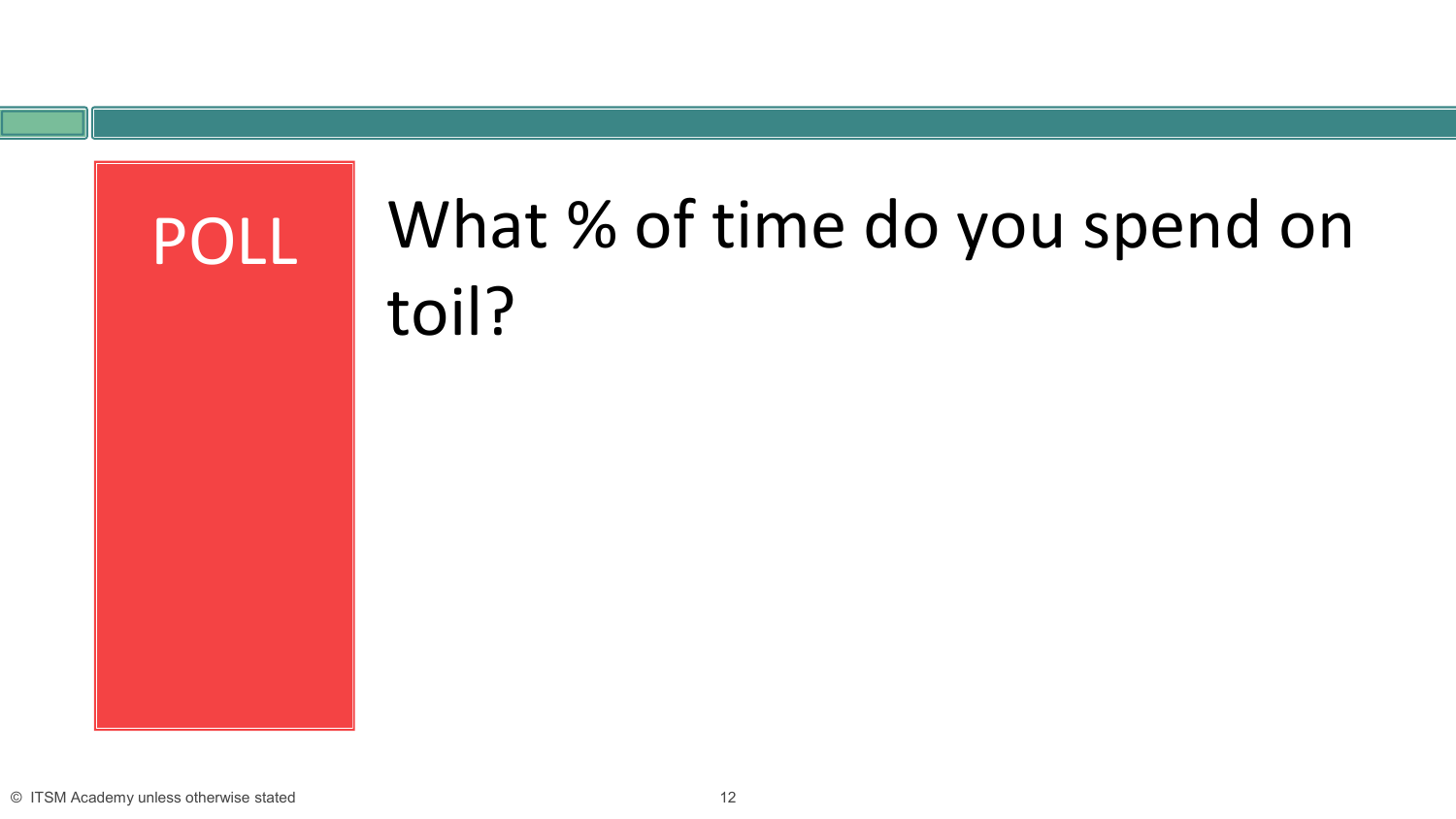

## PANEL DISCUSSION

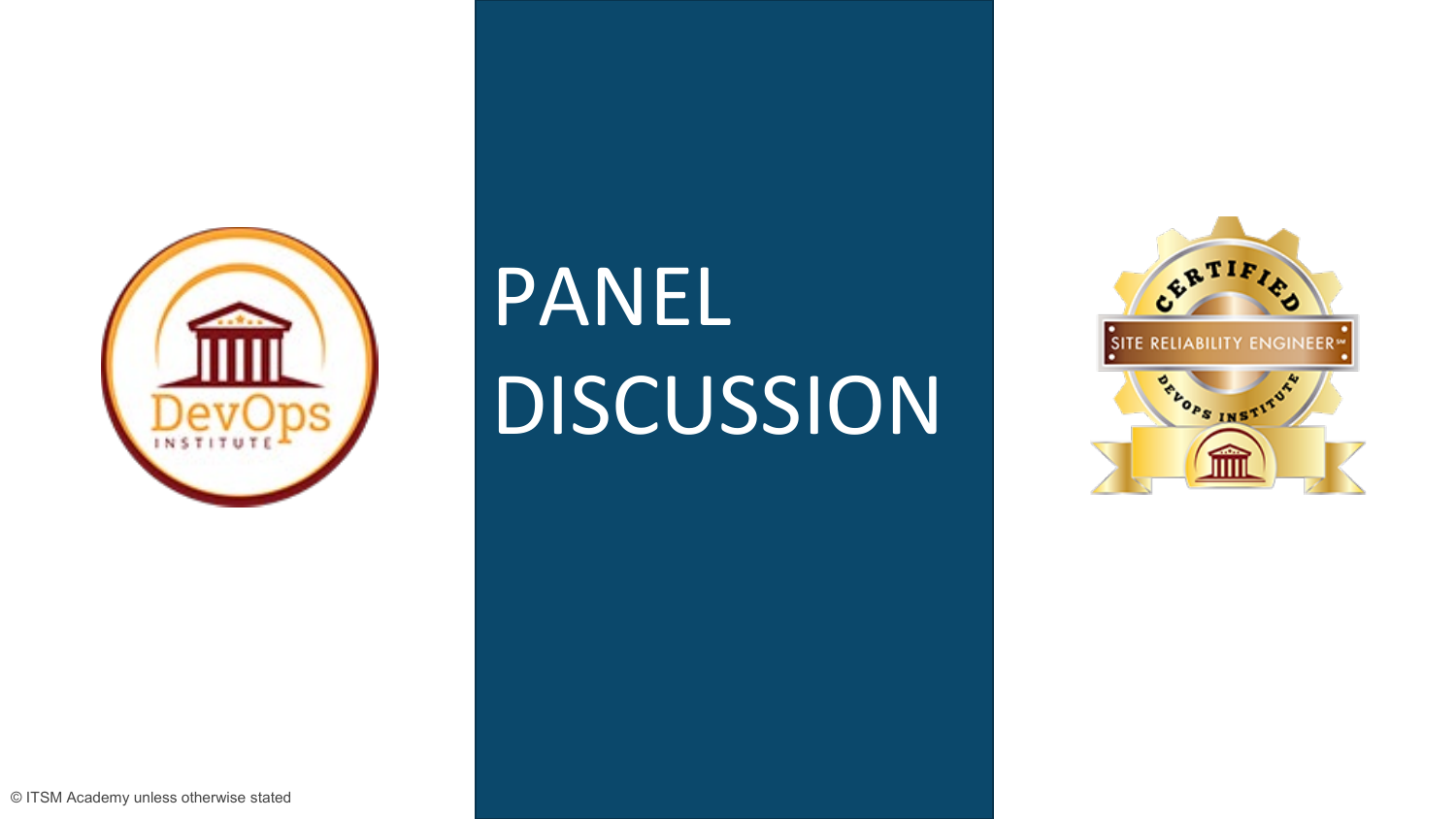







#### **Helen Beal Niladri Choudhuri Donna Knapp Craig Pearson** @BealHelen @niladrimc @ITSM\_Donna @craigpearson004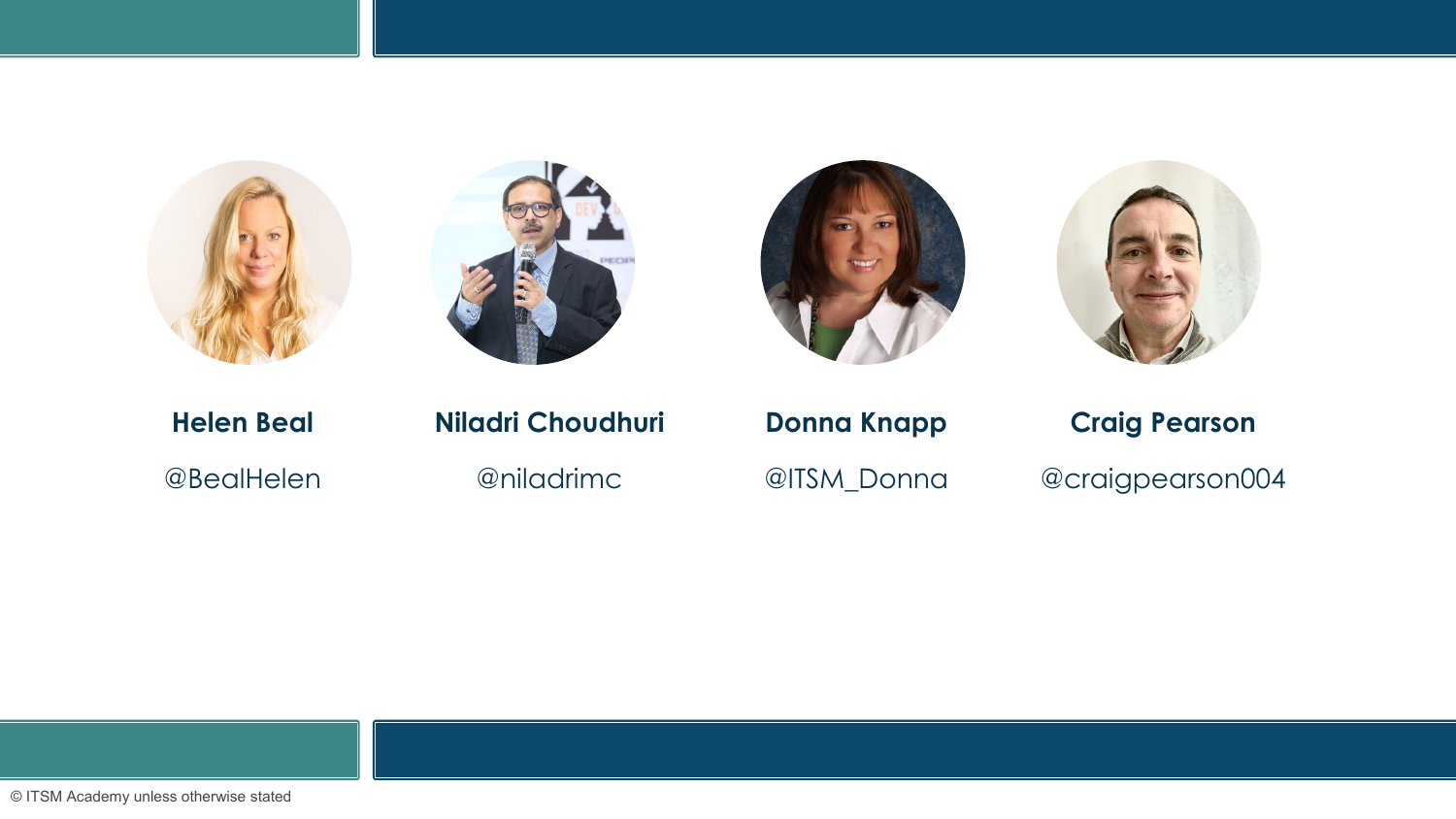





© ITSM Academy unless otherwise stated